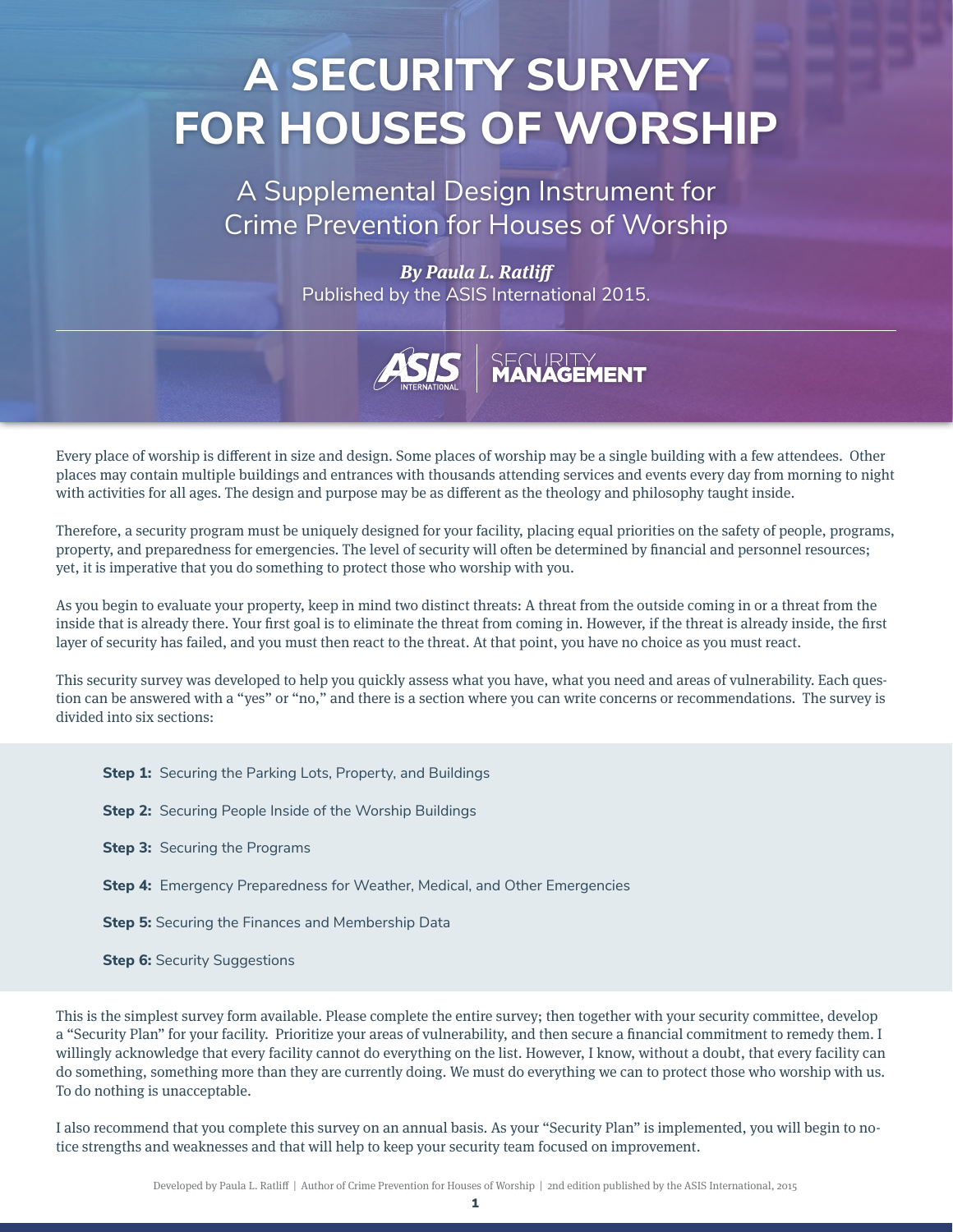## STEP 1: SECURING THE PARKING LOTS, PROPERTY, AND BUILDINGS

**Instructions:** Complete this checklist to evaluate the parking lots, the outside perimeter of the property and the entrances to buildings.

|                                                                                                                                                                                                                                                                             | <b>Yes</b> | <b>No</b> | <b>Recommendations/Concerns</b> |
|-----------------------------------------------------------------------------------------------------------------------------------------------------------------------------------------------------------------------------------------------------------------------------|------------|-----------|---------------------------------|
| 1. Basics: These must be YES answers!                                                                                                                                                                                                                                       |            |           |                                 |
| Do we have an alarm system with motion detectors?                                                                                                                                                                                                                           |            |           |                                 |
| Do we have cameras placed<br>strategically throughout the building?                                                                                                                                                                                                         |            |           |                                 |
| Do we have cameras placed<br>strategically throughout the campus?                                                                                                                                                                                                           |            |           |                                 |
| Do we have our alarm system monitored 24/7?                                                                                                                                                                                                                                 |            |           |                                 |
| 2. Are the property lines clearly distinguishable with<br>fences or landscape features?<br>Note: Landscaping around the property and/or buildings<br>should be singular bushes/trees that do not obstruct<br>observation. Fences can define the perimeter and limit access. |            |           |                                 |
| 3. Are there barriers along the perimeter to prohibit<br>a vehicle from driving into crowds of people or the<br>buildings?                                                                                                                                                  |            |           |                                 |
| 4. Are parking lots visible from many directions and on the<br>cameras?                                                                                                                                                                                                     |            |           |                                 |
| 5. Are walkways clear and visible from many directions<br>and on the cameras?                                                                                                                                                                                               |            |           |                                 |
| 6. Is there adequate lighting and cameras on:<br>Parking lots<br>Pedestrian walk ways<br>Sidewalks<br>Each entrance to the buildings<br>Each entrance to the campus                                                                                                         |            |           |                                 |
|                                                                                                                                                                                                                                                                             |            |           |                                 |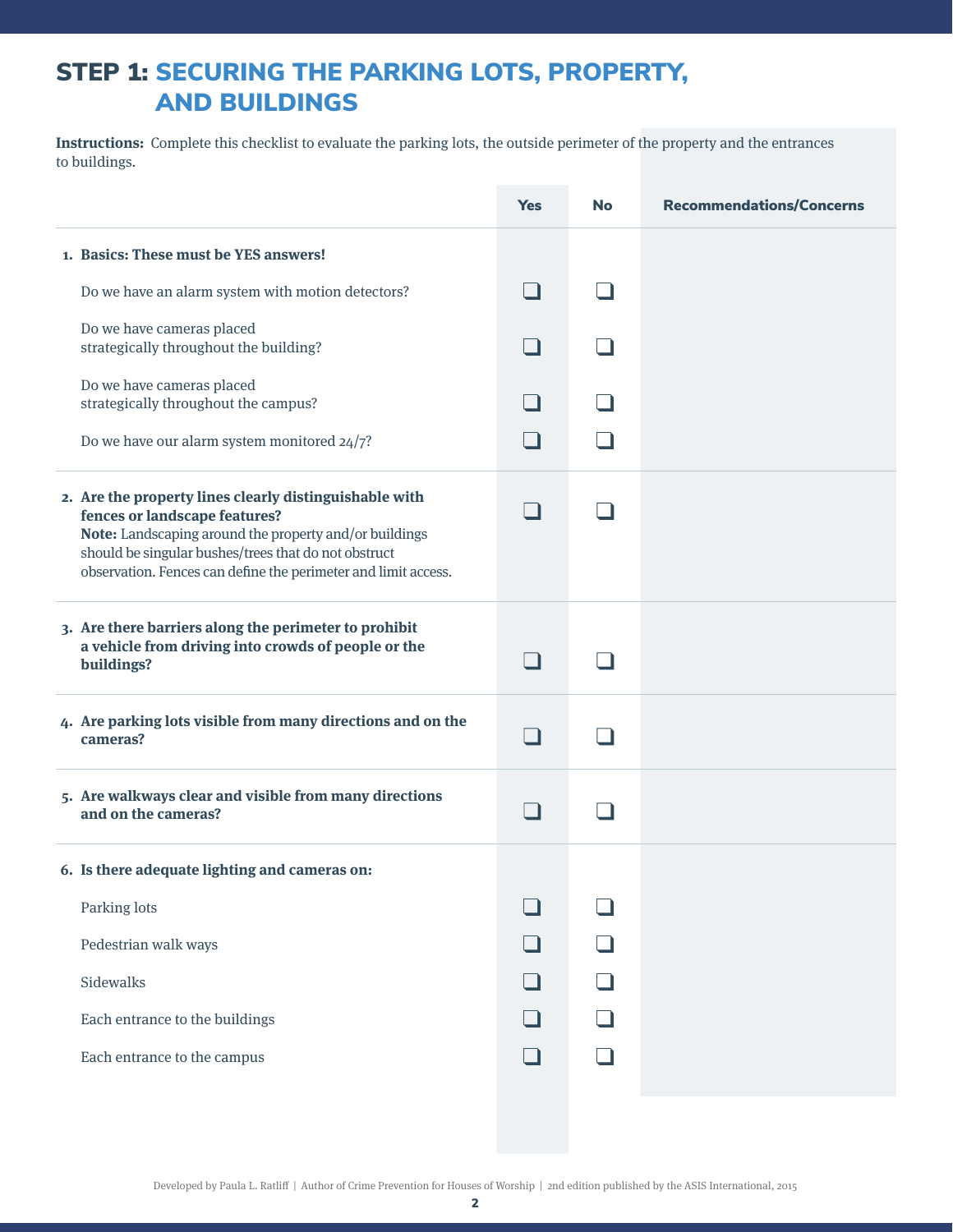|                                                                                                                                      | <b>Yes</b> | <b>No</b> | <b>Recommendations/Concerns</b> |
|--------------------------------------------------------------------------------------------------------------------------------------|------------|-----------|---------------------------------|
| 7. Do we have security officers to provide security<br>services?                                                                     |            |           |                                 |
| Do we have volunteers to provide security services?                                                                                  |            |           |                                 |
| Is there a balance in having both?                                                                                                   |            |           |                                 |
| 8. Do we provide security in the parking lots during<br>services?                                                                    |            |           |                                 |
| 9. Do we have security observing who is coming into<br>the parking lots, then the building, and what they are<br>carrying with them? |            |           |                                 |
| 10. If we have multiple parking lots, can some be closed off/<br>secured during non-busy times?                                      |            |           |                                 |
| 11. Can speed bumps and traffic arms be installed to<br>complicate an expedited exit?                                                |            |           |                                 |
| 12. Evaluate each entrance to the property.                                                                                          |            |           |                                 |
| Is each entrance clearly marked with our address?                                                                                    |            |           |                                 |
| Is each entrance well-lighted?                                                                                                       |            |           |                                 |
| 13. Are the entrances visible from<br>many directions and cameras?                                                                   |            |           |                                 |
| Note: Entrances should remain clear to allow emergency vehicles<br>access at all times.                                              |            |           |                                 |
| 14. Are parking lots and buildings marked with<br>clear signage?                                                                     |            |           |                                 |
| 15. Are signs posted to indicate parking for visitors?                                                                               |            |           |                                 |
| 16. Are signs posted to indicate that the area is under<br>surveillance and/or recording?                                            |            |           |                                 |
| 17. Is there a designated location for deliveries and mail?                                                                          |            |           |                                 |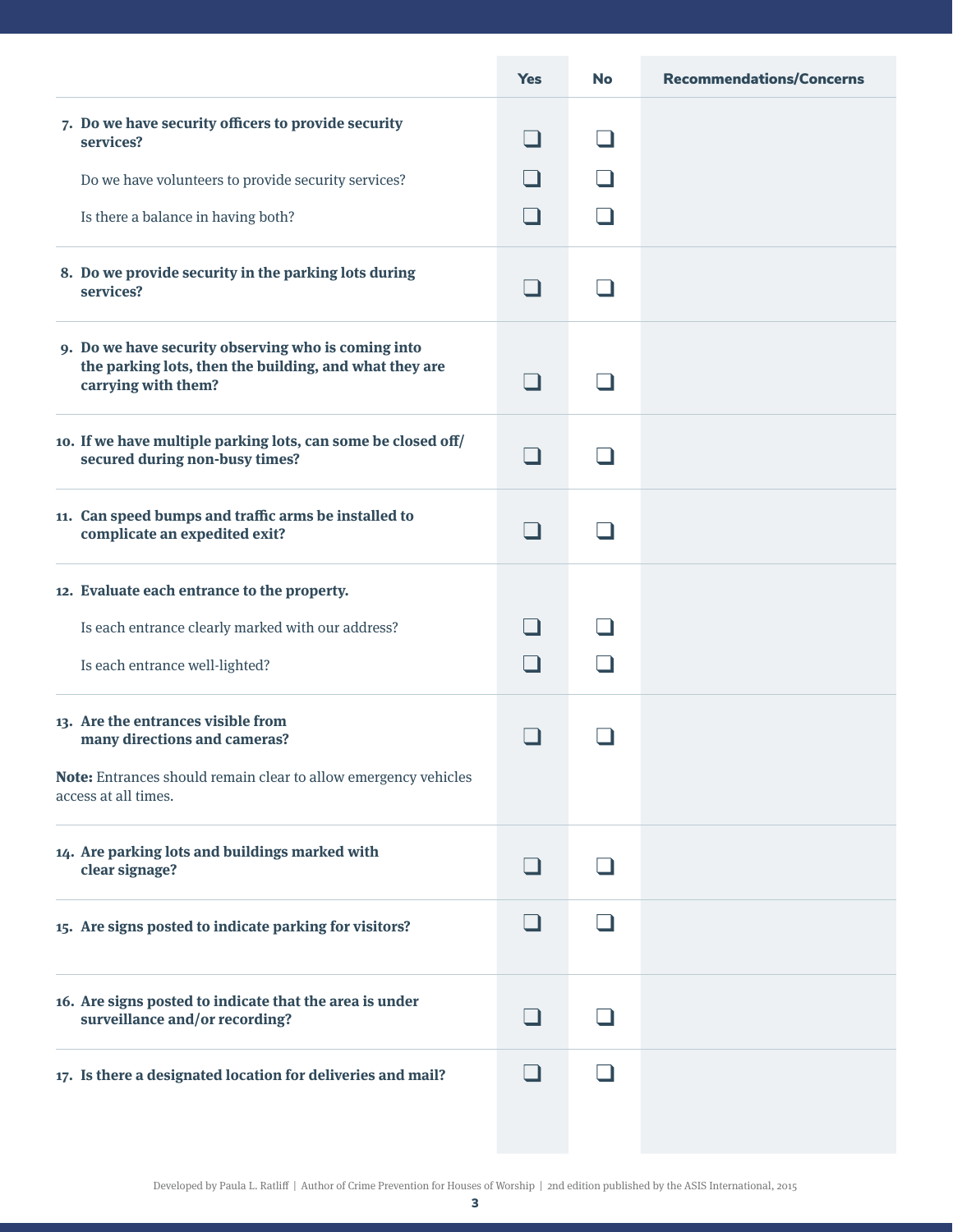|                                                                                                                                                                                                   | <b>Yes</b> | <b>No</b> | <b>Recommendations/Concerns</b> |
|---------------------------------------------------------------------------------------------------------------------------------------------------------------------------------------------------|------------|-----------|---------------------------------|
| 18. Are staff and/or volunteers who work with the mail<br>trained in how to identify a bomb and other harmful<br>substances, and do they know what to do if they find<br>any type of substance?   |            |           |                                 |
| 19. Evaluate each entrance door to each building.<br>Can each door be locked from the inside<br>and the outside?                                                                                  |            |           |                                 |
| 20. Are emergency doors equipped with panic hardware<br>and local alarms to signal that the door is open?                                                                                         |            |           |                                 |
| 21. Review each window in each building.                                                                                                                                                          |            |           |                                 |
| Can someone gain access to the building through a window?                                                                                                                                         |            |           |                                 |
| Are the windows covered in<br>non-breakable or bullet-resistant glass?                                                                                                                            |            |           |                                 |
| Glass should be shatterproof-3/8" at least.                                                                                                                                                       |            |           |                                 |
| If the windows have locks, include checking them as part<br>of your closing/locking procedures after each event.                                                                                  |            |           |                                 |
| Are windows secured with intrusion alarm systems?                                                                                                                                                 |            |           |                                 |
| 22. Evaluate the roof on each building.<br>Can someone gain access to the building thru the<br>roof by accessing a skylight, ventilator shaft,<br>roof latch, etc.?                               |            |           |                                 |
| 23. Are air conditioning units and system components<br>fenced in or encaged with bars?                                                                                                           |            |           |                                 |
| 24. Do you have additional buildings where lawn<br>equipment or other necessities are stored?<br>Are the doors locked?<br>Are hazardous materials clearly identified and<br>in proper containers? |            |           |                                 |
|                                                                                                                                                                                                   |            |           |                                 |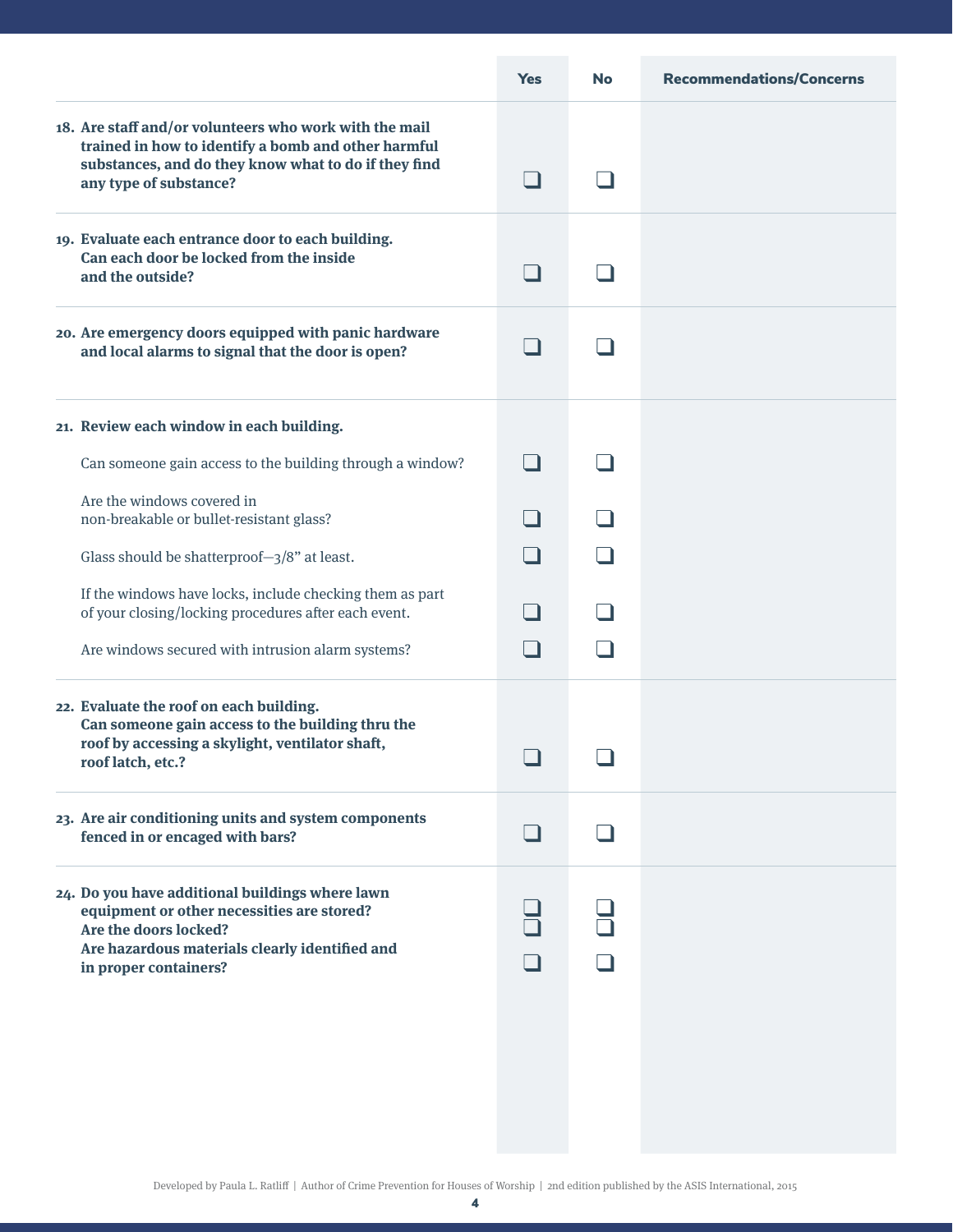#### STEP 2: SECURING THE PEOPLE INSIDE OF THE WORSHIP BUILDINGS

**Instructions:** Complete this checklist to evaluate security efforts in the buildings used for worship. You may need to complete this section for each additional building.

|                                                                                                                                                                                                                                                                       | <b>Yes</b> | <b>No</b> | <b>Recommendations/Concerns</b> |
|-----------------------------------------------------------------------------------------------------------------------------------------------------------------------------------------------------------------------------------------------------------------------|------------|-----------|---------------------------------|
| 1. Is each entrance to the building attended by someone<br>acting as a greeter during worship times?                                                                                                                                                                  |            |           |                                 |
| 2. Do the greeters have an effective way to communicate<br>with each other? 2-way radios, cell phones,<br>intercoms, etc.                                                                                                                                             |            |           |                                 |
| 3. Are entrances locked when not in use?                                                                                                                                                                                                                              |            |           |                                 |
| 4. Are telephones, intercoms, or electronic scanners<br>available to allow access when the facility is locked?<br>Note: Electronic scanners can log in time in/time out, etc.<br>It depends on the needs of your facility as to how much data<br>you wish to capture. |            |           |                                 |
| 5. Do we need X-ray machines or metal detectors for<br>entrances and/or package screening?                                                                                                                                                                            |            |           |                                 |
| 6. Are security cameras observed prior to and<br>during services?                                                                                                                                                                                                     |            |           |                                 |
| 7. Are security personnel/volunteers dispersed<br>throughout the building during the services trained<br>in observation skills?                                                                                                                                       |            |           |                                 |
| 8. Are security cameras installed and observable<br>to visitors in the:                                                                                                                                                                                               |            |           |                                 |
| Parking lots                                                                                                                                                                                                                                                          |            |           |                                 |
| Entrances                                                                                                                                                                                                                                                             |            |           |                                 |
| Cameras pointed toward entrance doors                                                                                                                                                                                                                                 |            |           |                                 |
| Cameras pointed away from entrance doors                                                                                                                                                                                                                              |            |           |                                 |
| Hallways                                                                                                                                                                                                                                                              |            |           |                                 |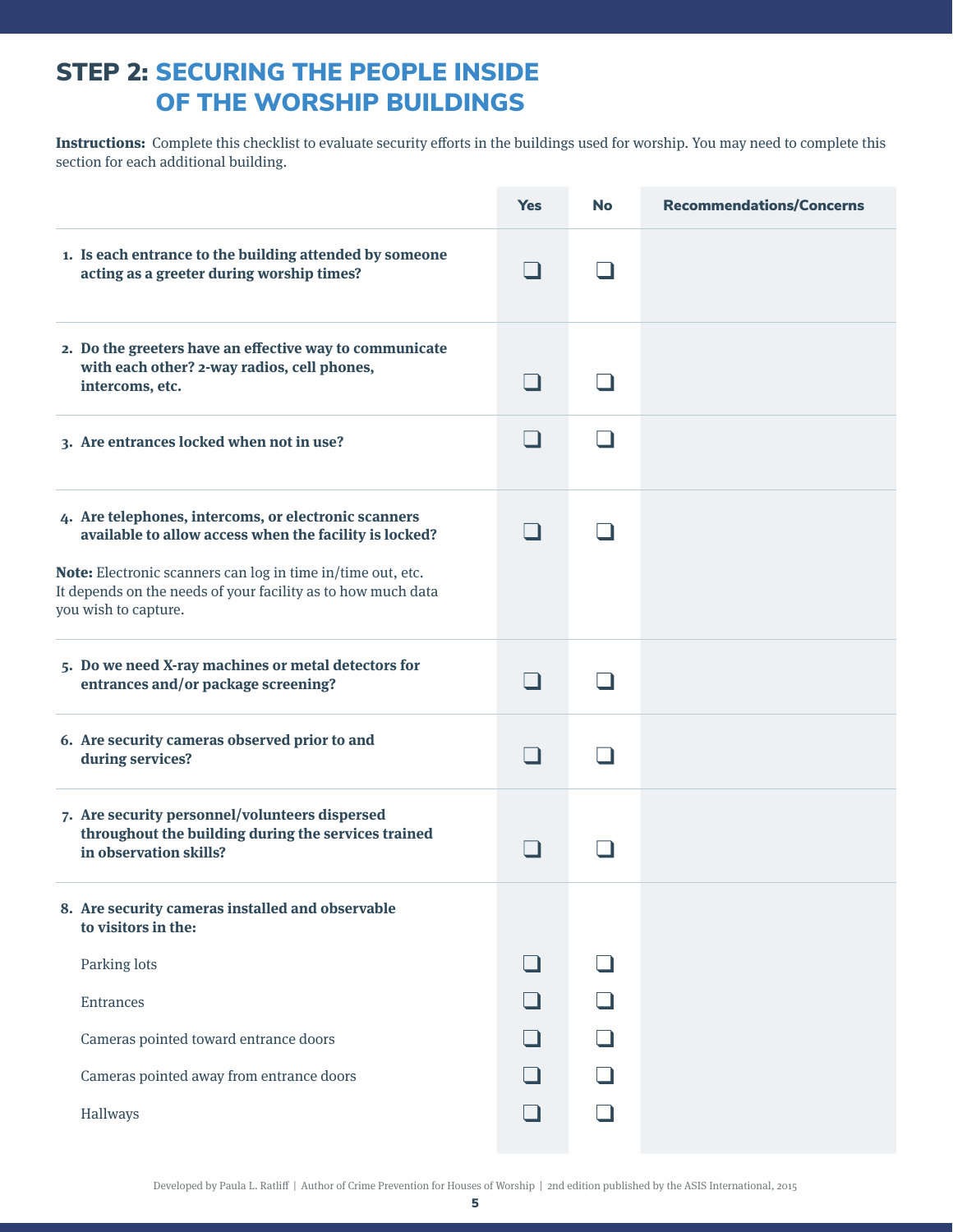|                                                                                                                          | <b>Yes</b> | <b>No</b> | <b>Recommendations/Concerns</b> |
|--------------------------------------------------------------------------------------------------------------------------|------------|-----------|---------------------------------|
| <b>Worship Center/Sanctuary</b>                                                                                          |            |           |                                 |
| Prayer Rooms                                                                                                             |            |           |                                 |
| Classrooms                                                                                                               |            |           |                                 |
| Nursery                                                                                                                  |            |           |                                 |
| <b>Youth Center</b>                                                                                                      |            |           |                                 |
| Gymnasium                                                                                                                |            |           |                                 |
| Cafeteria                                                                                                                |            |           |                                 |
| <b>Ballfields and playgrounds</b>                                                                                        |            |           |                                 |
| Bus and van loading areas                                                                                                |            |           |                                 |
| Elevators                                                                                                                |            |           |                                 |
| Baptismal area (non-dressing area)                                                                                       |            |           |                                 |
| Restroom entrances                                                                                                       |            |           |                                 |
| Offices                                                                                                                  |            |           |                                 |
| <b>Counseling Center/Rooms</b>                                                                                           |            |           |                                 |
| Depository/Safe Area                                                                                                     |            |           |                                 |
| Air conditioning systems                                                                                                 |            |           |                                 |
|                                                                                                                          |            |           |                                 |
| 10 When a room is vacated, is the door immediately<br>locked?                                                            |            |           |                                 |
| 11. Do you have locking procedures for every building?                                                                   |            |           |                                 |
| Note: Motion detector sensors tied to the alarms are great<br>indicators of any movement in the building.                |            |           |                                 |
| 12. Does every door have a lock from both the inside<br>and outside?                                                     |            |           |                                 |
| 13. Does every classroom and office have doors with<br>viewable windows? (Glass should be shatterproof.)                 |            |           |                                 |
| 14. Are offices, camera viewing stations, pulpits, platforms,<br>and choir lofts presented with an emergency exit route? | . H        |           |                                 |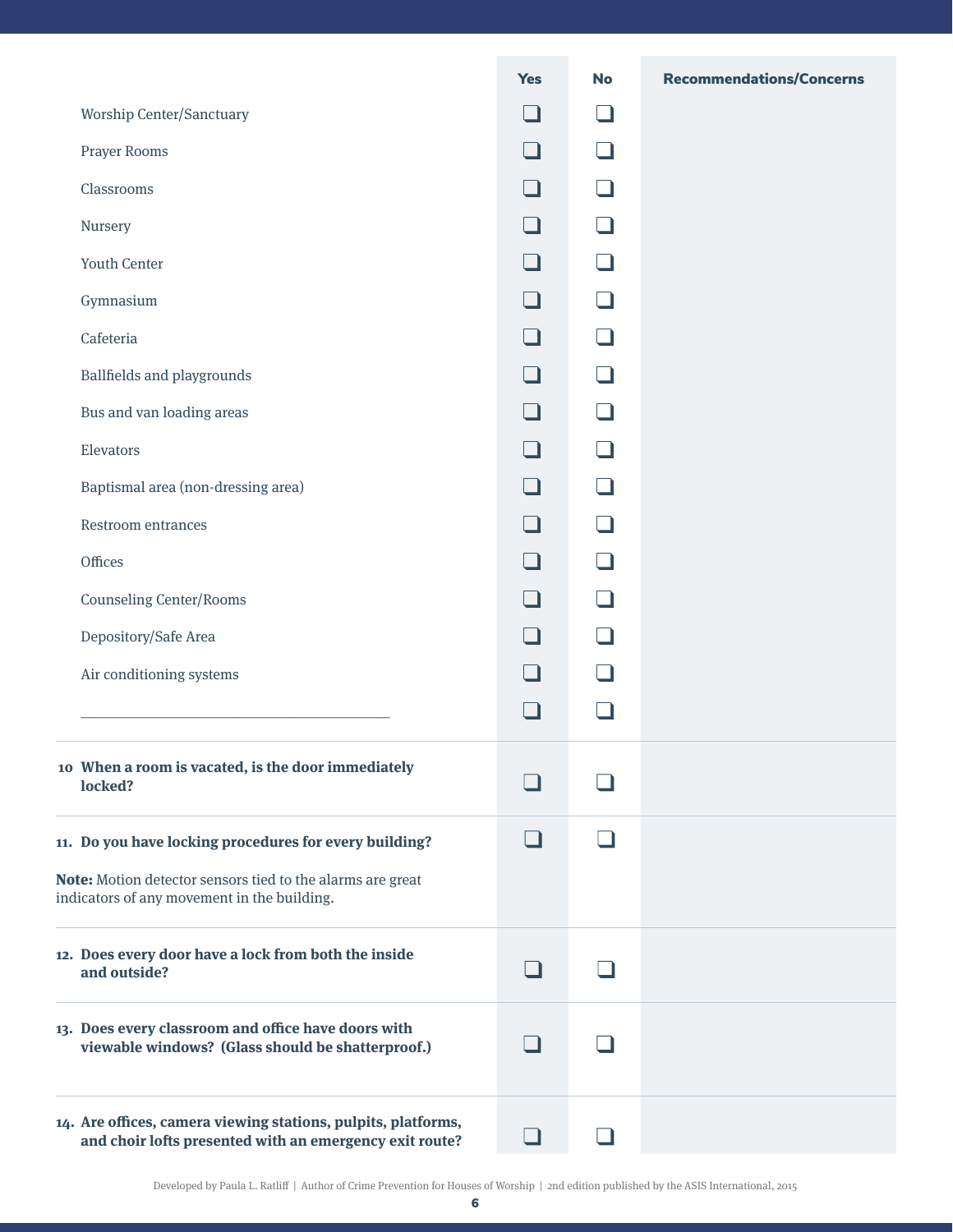|                                                                                                                                         | <b>Yes</b> | <b>No</b> | <b>Recommendations/Concerns</b> |
|-----------------------------------------------------------------------------------------------------------------------------------------|------------|-----------|---------------------------------|
| 15. Are offices, camera viewing stations, pulpits, and stages<br>equipped with silent emergency alarms?                                 | - 1        |           |                                 |
| 16. Is there an area where people on the platform can take<br>shelter in the event of an active shooter?                                | - 1        |           |                                 |
| 17. If an active shooter enters the sanctuary, do you have<br>a plan?                                                                   | - 1        |           |                                 |
| 18. If an armed robber approaches the administrative<br>offices, do you have a plan?                                                    | - 1        |           |                                 |
| 19. If your facility allows individuals to carry weapons, do<br>you ensure they are adequately trained in the usage of<br>such weapons? | - 1        |           |                                 |
| 20. Are volunteers, staff, and security personnel trained in<br>how to identify and respond to:                                         |            |           |                                 |
| A mentally disturbed person                                                                                                             |            |           |                                 |
| A person who is intoxicated or high                                                                                                     |            |           |                                 |
| A person with a backpack or unusual suitcase                                                                                            |            |           |                                 |
| A person who does not seem to "belong" in your setting                                                                                  |            |           |                                 |
| A known pedophile who arrives for services                                                                                              | $\Box$     |           |                                 |
| An unknown pedophile who arrives for services                                                                                           |            |           |                                 |
| An angry person                                                                                                                         |            |           |                                 |
| An estranged spouse                                                                                                                     |            |           |                                 |
| Weather emergencies                                                                                                                     |            |           |                                 |
| Medical emergencies                                                                                                                     |            |           |                                 |
| Accusation of abuse and/or neglect                                                                                                      |            |           |                                 |
| 21. If volunteers, staff, and/or security personnel need to<br>summon additional personnel, do you have a system?                       |            |           |                                 |
| 22. Are all exits clearly marked the appropriate signage?<br><b>Electric? Battery backup?</b>                                           | - 1        | - 11      |                                 |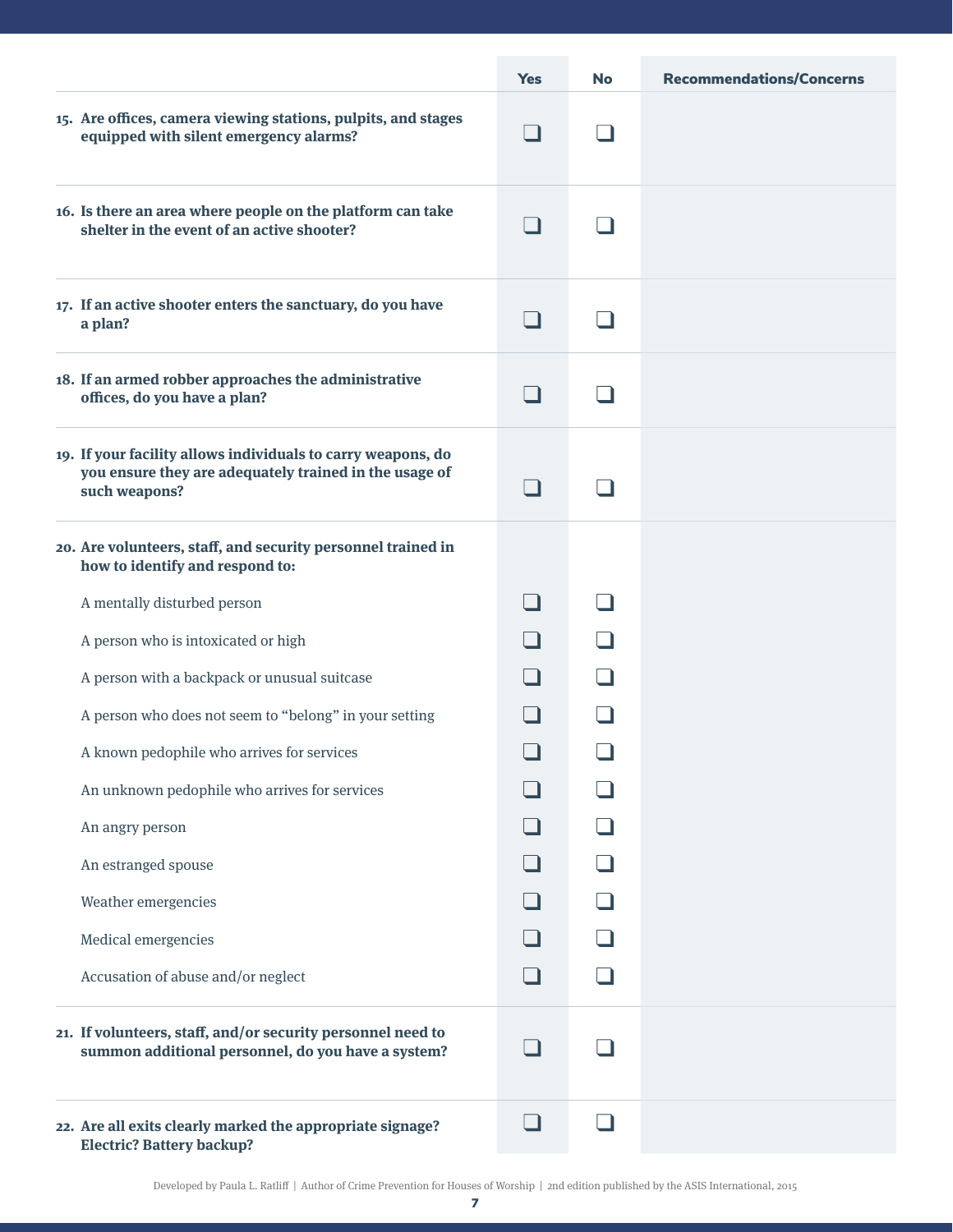|                                                                                                                                      | <b>Yes</b> | <b>No</b> | <b>Recommendations/Concerns</b> |
|--------------------------------------------------------------------------------------------------------------------------------------|------------|-----------|---------------------------------|
| 23. Are hallways and stairwells lighted in the event of a<br>power outage?                                                           | $\Box$     |           |                                 |
| 24. Do we have a system in place so that staff and volunteers<br>know how to "shelter in place" or to "lock down" the<br>building?   |            |           |                                 |
| 25. Do our staff and/or volunteers know what to do if they<br>"think" they hear gunfire?                                             |            |           |                                 |
| 26. Do we have a key inventory or electronic readers with<br>specific codes for each individual who needs access to<br>the building? |            |           |                                 |
| 27. Do we know who has keys or codes to the building?                                                                                |            |           |                                 |
| Do we know if anyone has lost keys or shared codes to<br>the building?                                                               |            |           |                                 |
| 28. Do we secure areas to prevent unauthorized entry?<br>Such as:                                                                    |            |           |                                 |
| The pastor/clergy/minister offices                                                                                                   |            |           |                                 |
| Administrative offices                                                                                                               |            |           |                                 |
| Counseling offices                                                                                                                   |            |           |                                 |
| Vault/Money room                                                                                                                     |            |           |                                 |
| Supply closets                                                                                                                       | $\Box$     |           |                                 |
| Baptismal                                                                                                                            |            |           |                                 |
| Control rooms                                                                                                                        |            |           |                                 |
| Confession booths                                                                                                                    |            |           |                                 |
| Camera viewing stations                                                                                                              |            |           |                                 |
| Nursery and childcare rooms                                                                                                          |            |           |                                 |
| Classrooms                                                                                                                           |            |           |                                 |
| Lunchroom/Dinner hall                                                                                                                |            |           |                                 |
| 29. Do we secure musical instruments, sound equipment,<br>purses, or anything of value in a locked areas?                            |            |           |                                 |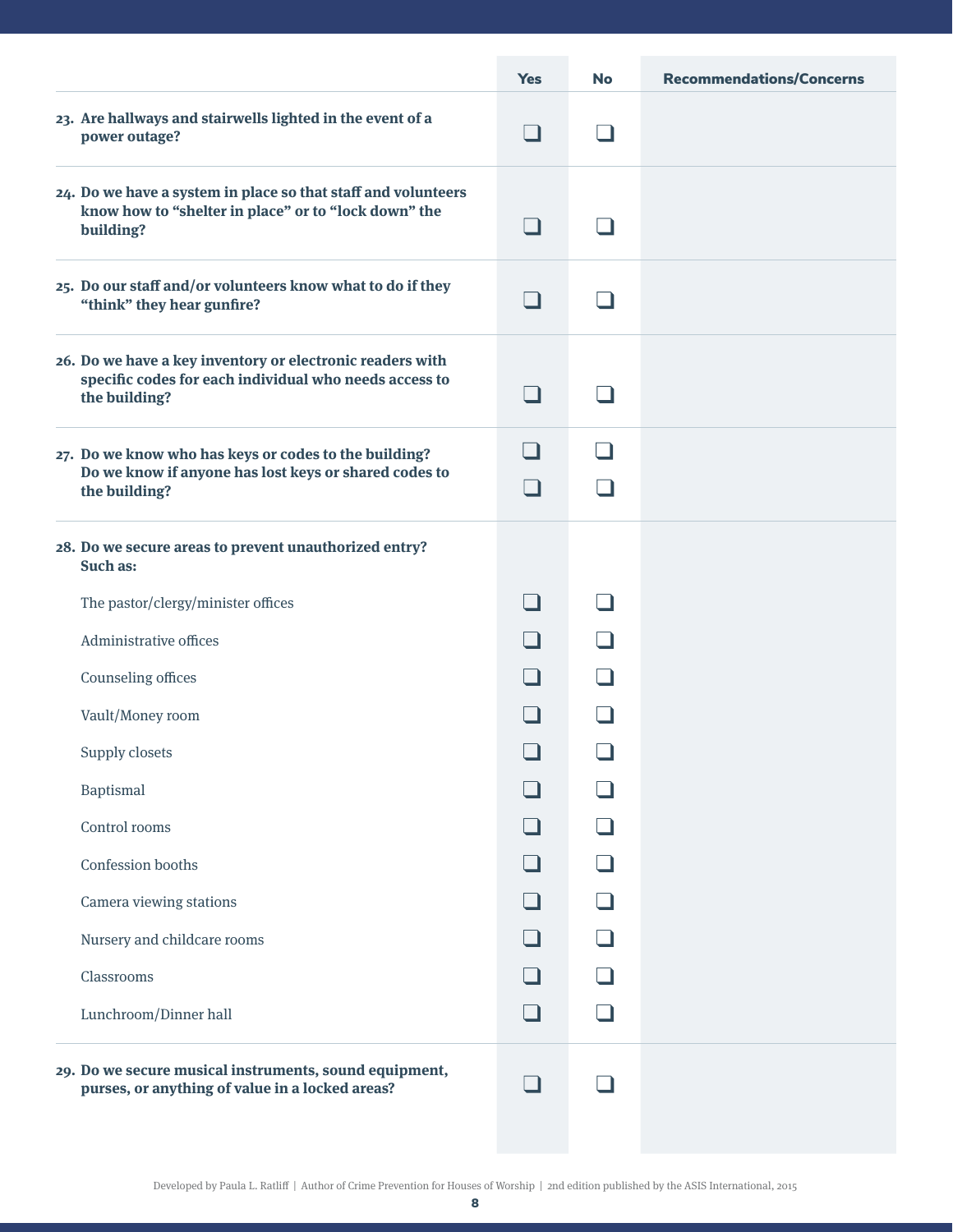|                                                                                                                | <b>Yes</b>     | <b>No</b>                | <b>Recommendations/Concerns</b> |
|----------------------------------------------------------------------------------------------------------------|----------------|--------------------------|---------------------------------|
| 30. Are the buildings protected by an alarm system?<br>Who needs to know the contact information<br>and codes? | $\Box$         |                          |                                 |
| 31. What is connected to the alarm system?                                                                     |                |                          |                                 |
| Exterior doors?                                                                                                | n an           | - 1                      |                                 |
| Interior doors?                                                                                                | - 1            | - 1                      |                                 |
| Windows?                                                                                                       | - 1            | $\blacksquare$           |                                 |
| Vault?                                                                                                         | - 1            | $\blacksquare$           |                                 |
| Hallways?                                                                                                      | - 1            | - 1                      |                                 |
| Motion detection?                                                                                              | - 1            | - 1                      |                                 |
| Does it indicate when a door or window is not closed?                                                          | $\blacksquare$ | $\overline{\phantom{a}}$ |                                 |
| 32. Will the alarm system detect breakage on windows<br>and doors?                                             | - 1            |                          |                                 |
| 33. Does the alarm system include panic/duress buttons?                                                        | l 1            | - 1                      |                                 |
| If yes, where are they located?                                                                                |                |                          |                                 |
| Who is called?                                                                                                 |                |                          |                                 |
| Are the police immediately dispatched?                                                                         | - 1            |                          |                                 |
| 34. Does the camera system offer zoom lens or pan-tilt<br>capability?                                          |                |                          |                                 |
| 35. Is the alarm connected with the cameras and recording<br>when activated?                                   |                |                          |                                 |
| 36. Is someone designated to check the recordings,<br>back-ups, storage, and retrieval systems?                |                |                          |                                 |
|                                                                                                                |                |                          |                                 |
|                                                                                                                |                |                          |                                 |
|                                                                                                                |                |                          |                                 |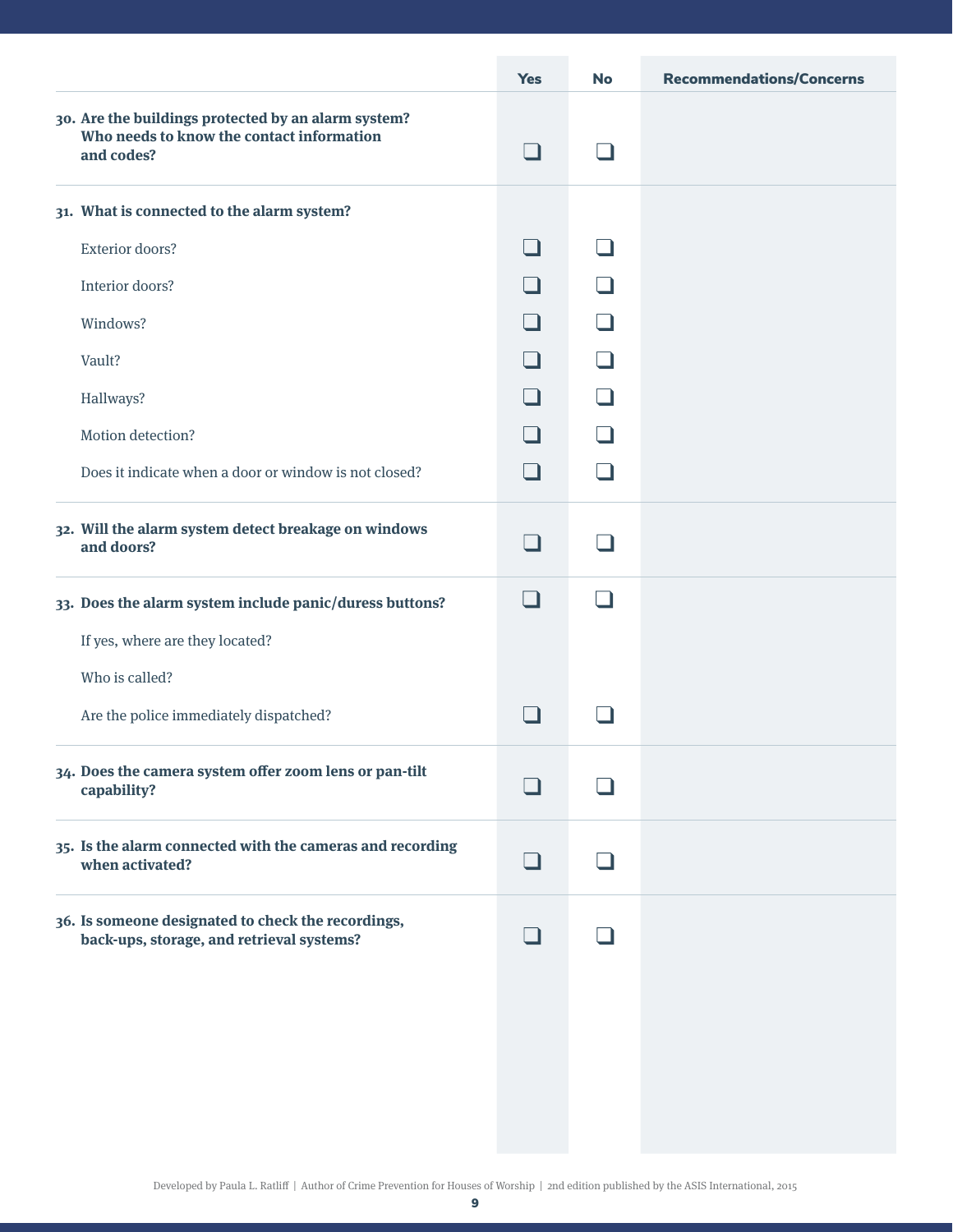## STEP 3: SECURING THE PROGRAMS

**Instructions:** Complete this checklist to evaluate security efforts to secure the various programs offered at your place of worship. For example, if your place of worship provides a nursery or childcare, school classes, community classes, and services, etc. there are various levels of security that need to be considered. You may need to complete this checklist for each building that offers programs. For example, if you offer recovery classes or classes for anger management, these may require additional supervision and security.

|                                                                                                                                                                                                                                                                                  | <b>Yes</b> | <b>No</b>                | <b>Recommendations/Concerns</b> |
|----------------------------------------------------------------------------------------------------------------------------------------------------------------------------------------------------------------------------------------------------------------------------------|------------|--------------------------|---------------------------------|
| 1. If your facility has pastoral, administrative or<br>counseling offices, are they in an area that has:                                                                                                                                                                         |            |                          |                                 |
| Limited access (people are screened prior to entrance)                                                                                                                                                                                                                           |            |                          |                                 |
| Cameras                                                                                                                                                                                                                                                                          |            |                          |                                 |
| <b>Emergency exits</b>                                                                                                                                                                                                                                                           |            | $\overline{\phantom{a}}$ |                                 |
| Silent alarms                                                                                                                                                                                                                                                                    |            | $\overline{\phantom{a}}$ |                                 |
| "Code" page for assistance                                                                                                                                                                                                                                                       |            | $\overline{\phantom{a}}$ |                                 |
| Purses, money, valuables secured                                                                                                                                                                                                                                                 |            |                          |                                 |
| Windows in every door and/or classroom                                                                                                                                                                                                                                           |            | - 1                      |                                 |
| 2. At any given time, how do you know how many people<br>are in the building and who they are?                                                                                                                                                                                   |            |                          |                                 |
| 3. Do you have safes to secure money and important<br>documents?                                                                                                                                                                                                                 |            |                          |                                 |
| 4. Do we have a procedure for transporting money<br>to the bank?                                                                                                                                                                                                                 |            |                          |                                 |
| 5. Do we have a procedure for counting the money?                                                                                                                                                                                                                                |            |                          |                                 |
| 6. Do we have cameras and appropriate lighting in all<br>classrooms, restrooms, and hallways?                                                                                                                                                                                    |            |                          |                                 |
| 7. Do we ensure that all workers and volunteers pass a<br>background check with fingerprints and ensure the<br>references are verified?<br>NOTE: It is recommended that you know individuals at least six<br>months before allowing them to volunteer and/or work with children. |            |                          |                                 |
|                                                                                                                                                                                                                                                                                  |            |                          |                                 |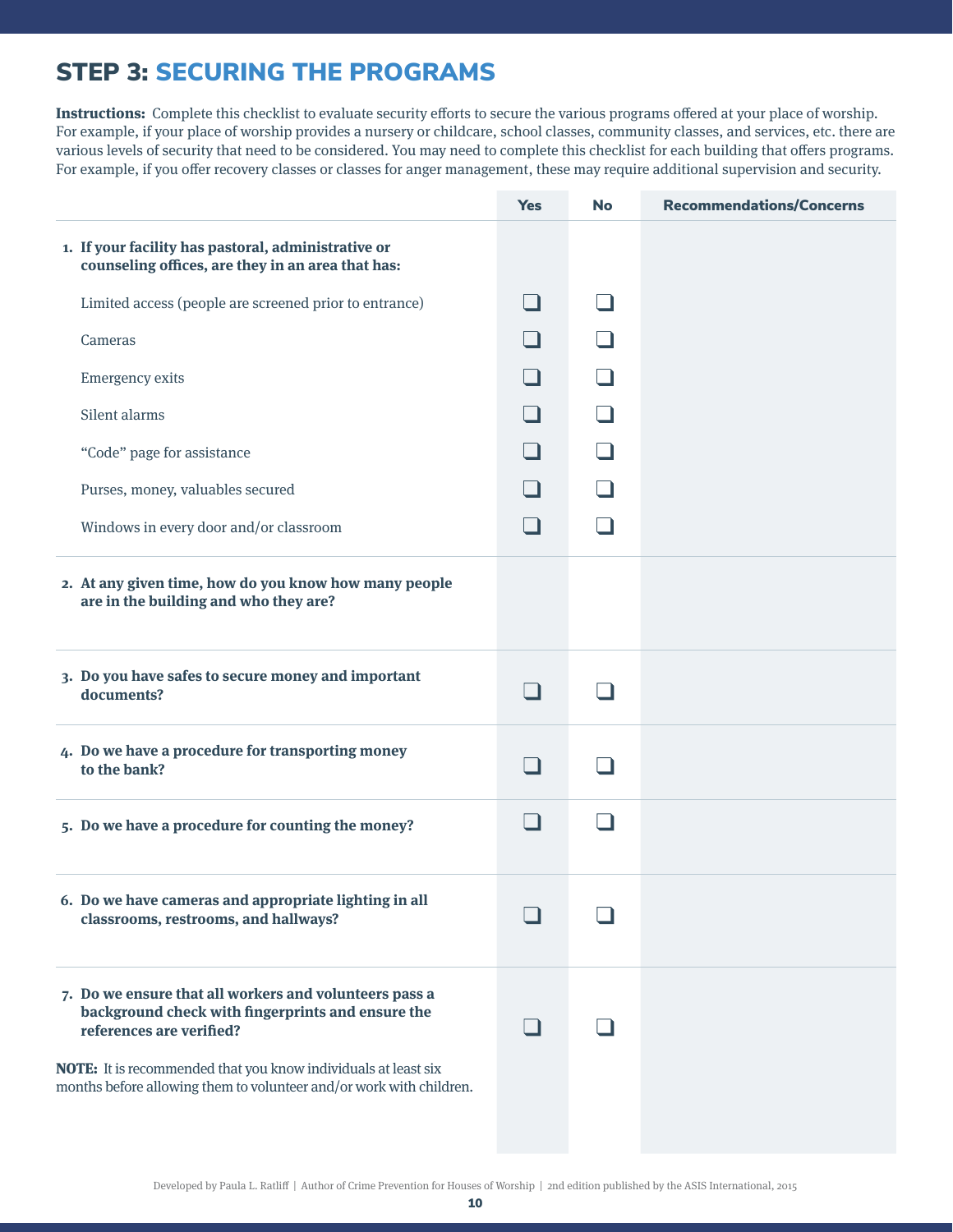|                                                                                                                                                                                                                                                                                                               | <b>Yes</b> | <b>No</b> | <b>Recommendations/Concerns</b> |
|---------------------------------------------------------------------------------------------------------------------------------------------------------------------------------------------------------------------------------------------------------------------------------------------------------------|------------|-----------|---------------------------------|
| 8. Have we implemented the "Rule of Two" with no<br>exceptions?                                                                                                                                                                                                                                               |            |           |                                 |
| 9. Do we have a policy to ensure that the drop-off and pick-<br>up parents are correct?                                                                                                                                                                                                                       |            |           |                                 |
| 10. Do we have a data sheet (and subsequent database)<br>on each child that contains identifying information,<br>allergies, medications, emergency contacts, and drop<br>off and pick up authorizations? These data sheets may<br>need to be removed and carried out quickly in the event<br>of an emergency. |            |           |                                 |
| 11. When we plan events with overnight stays, do we ensure<br>adequate adult supervision with adults supervising the<br>adults?                                                                                                                                                                               |            |           |                                 |
| 12. Are workers and volunteers trained on state and local<br>law regarding child abuse and neglect?                                                                                                                                                                                                           |            |           |                                 |
| 13. Is our environment "encouraging" to individuals to<br>report abuse or violence that happens in the home?<br>Note: Many times, it is an enraged spouse that initiates<br>violence in houses of worship.                                                                                                    |            |           |                                 |
| 14. Are workers and volunteers trained to take any and<br>every accusation seriously and to report it to the<br>director of security and local law enforcement?                                                                                                                                               |            |           |                                 |
| 15. Does our facility create an environment where children<br>and young people will come forward with any and all<br>reports and/or attempts at inappropriate behavior?                                                                                                                                       |            |           |                                 |
|                                                                                                                                                                                                                                                                                                               |            |           |                                 |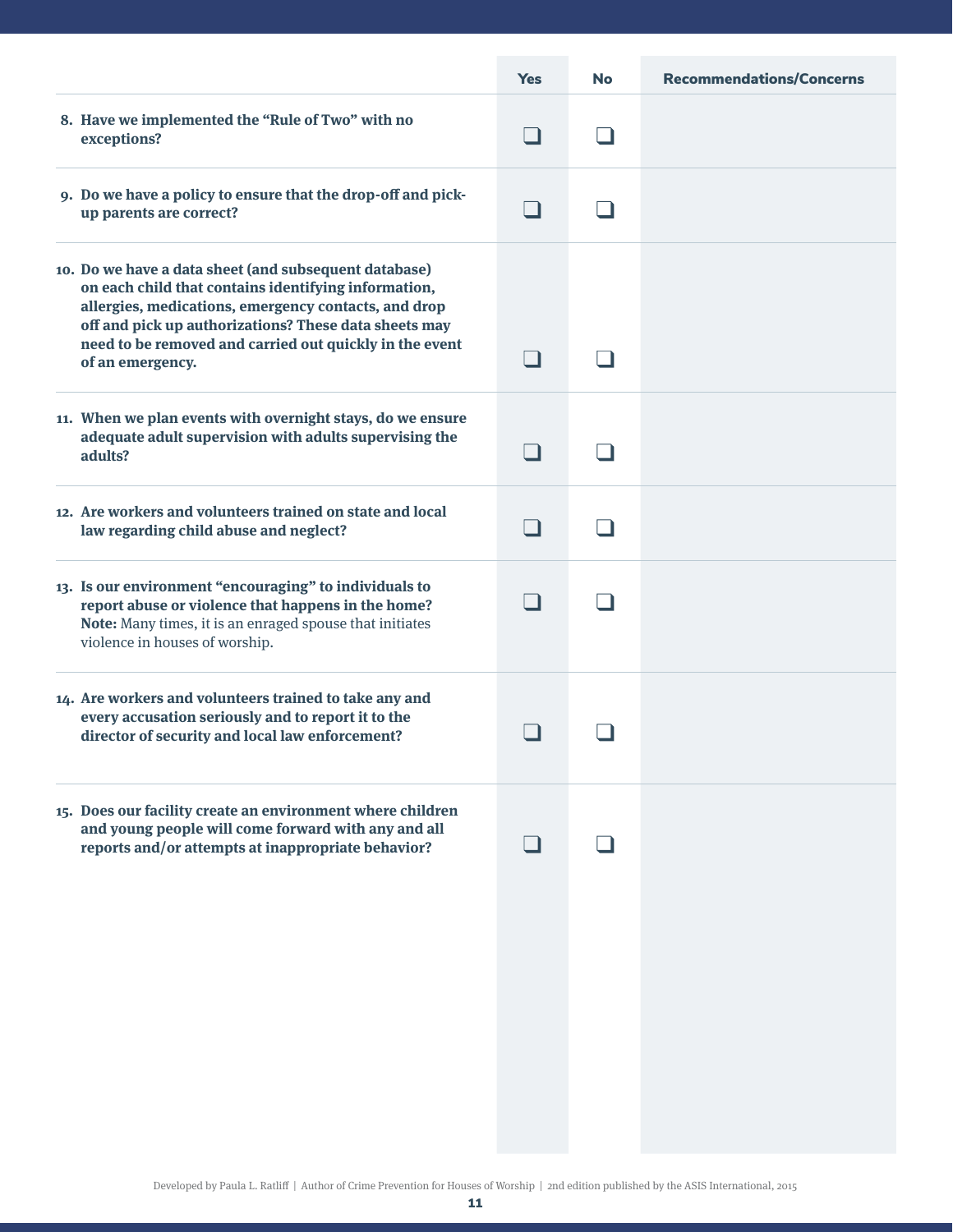#### STEP 4: EMERGENCY PREPAREDNESS FOR WEATHER, MEDICAL, AND OTHER EMERGENCIES

**Instructions:** Complete this checklist to evaluate security efforts and initiatives you have in place for natural disasters and medical emergencies.

|                                                                                                                                                                                                        | <b>Yes</b> | <b>No</b> | <b>Recommendations/Concerns</b> |
|--------------------------------------------------------------------------------------------------------------------------------------------------------------------------------------------------------|------------|-----------|---------------------------------|
| 1. Do we have someone (and/or a team) designated to be in<br>charge in the event of an emergency?                                                                                                      |            |           |                                 |
| 2. Do we have an emergency preparedness plan that<br>addresses weather emergencies, medical emergencies,<br>and man-made emergencies that could happen at our<br>facility or adjacent to our facility? |            |           |                                 |
| 3. Do we have a list of names, titles, phone numbers, etc.<br>of people to contact in the event of an emergency for<br>extra volunteers?                                                               |            |           |                                 |
| 4. Do we have fire extinguishers in every building and<br>around every area that uses gas, stoves, grills,<br>and/or flames?<br>Note: The majority of all fires begin in the kitchen or from a candle. |            |           |                                 |
| 5. Do we have an evacuation plan for each building?<br>Note: This should be practiced at least once or twice a year.                                                                                   |            |           |                                 |
| 6. Do we have an area designated for medical<br>emergencies?<br>How is this area lighted?                                                                                                              |            |           |                                 |
| 7. Do we have gloves and masks readily available?<br>Note: Medical staff should be trained in how to handle<br>hazardous body fluids.                                                                  |            |           |                                 |
| 8. Do we have a first aid kit? Defibrillator? Narcan?                                                                                                                                                  | H          |           |                                 |
| 9. Do we have a doctor or nurse or standby during services<br>and events?<br>How far is the closest ambulance?                                                                                         |            |           |                                 |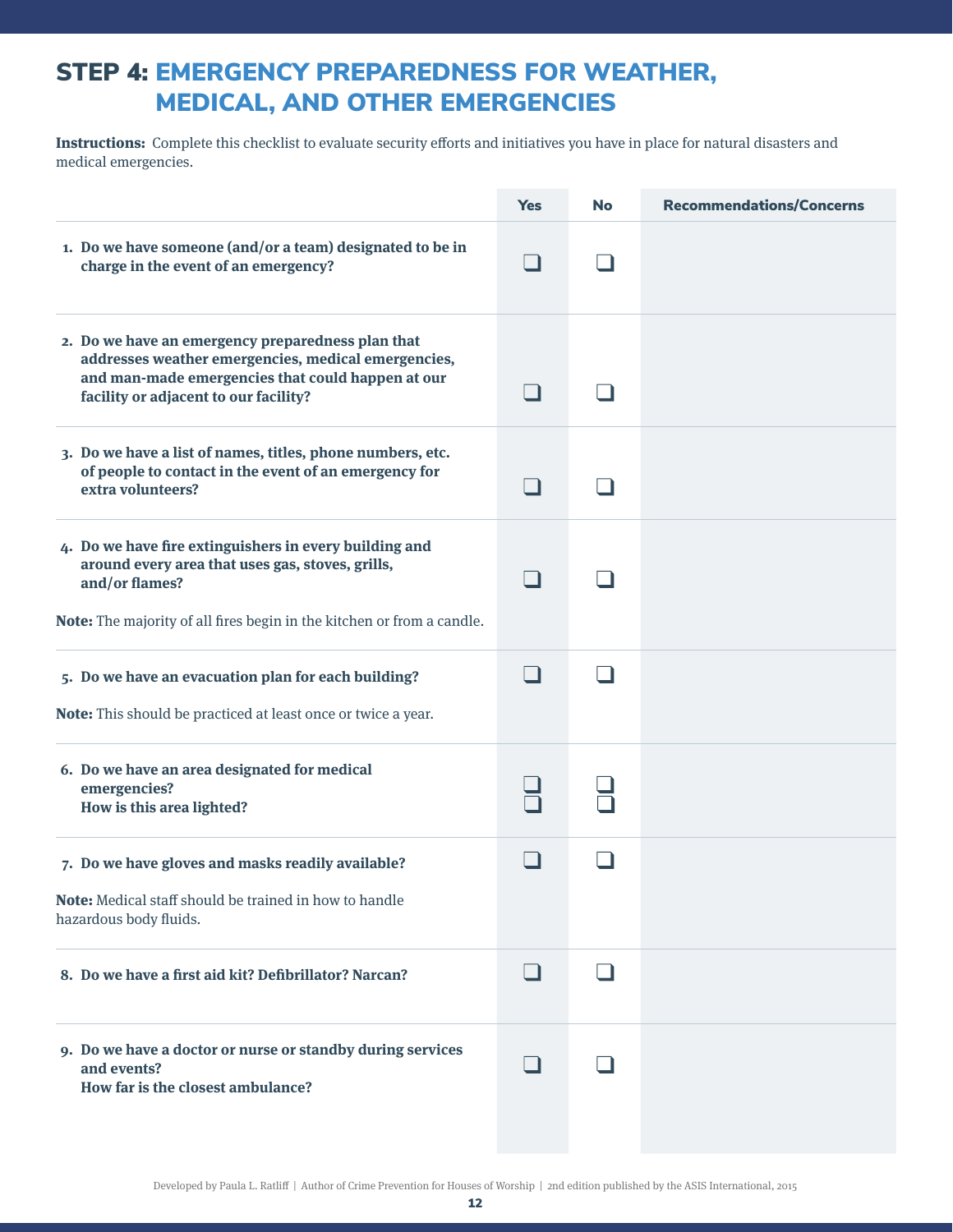|                                                                                                                                        | <b>Yes</b> | <b>No</b> | <b>Recommendations/Concerns</b> |
|----------------------------------------------------------------------------------------------------------------------------------------|------------|-----------|---------------------------------|
| 10. Are volunteers, staff and security personnel trained in<br><b>CPR</b> and other life-saving actions?                               |            | - 1       |                                 |
| 11. Do we have individuals designated to help individuals<br>with disabilities in the event of an emergency?                           |            |           |                                 |
| 12. Is someone trained in how to shut down the key<br>mechanical and/or utility systems and/or electrical<br>systems?                  | H          | - 11      |                                 |
| 13. Is there a designated area for a storm shelter?                                                                                    |            | - 11      |                                 |
| 14. Do we have an emergency kit with flashlights, batteries,<br>radios, water, first aid kits, supplies, blankets, and<br>phones?      | - 1        |           |                                 |
| 15. Do we have bottled water and food available?                                                                                       |            |           |                                 |
| 16. Do we have someone designated who can speak to the<br>media on behalf of the congregation, regardless of the<br>type of emergency? | - 1        |           |                                 |
|                                                                                                                                        |            |           |                                 |
|                                                                                                                                        |            |           |                                 |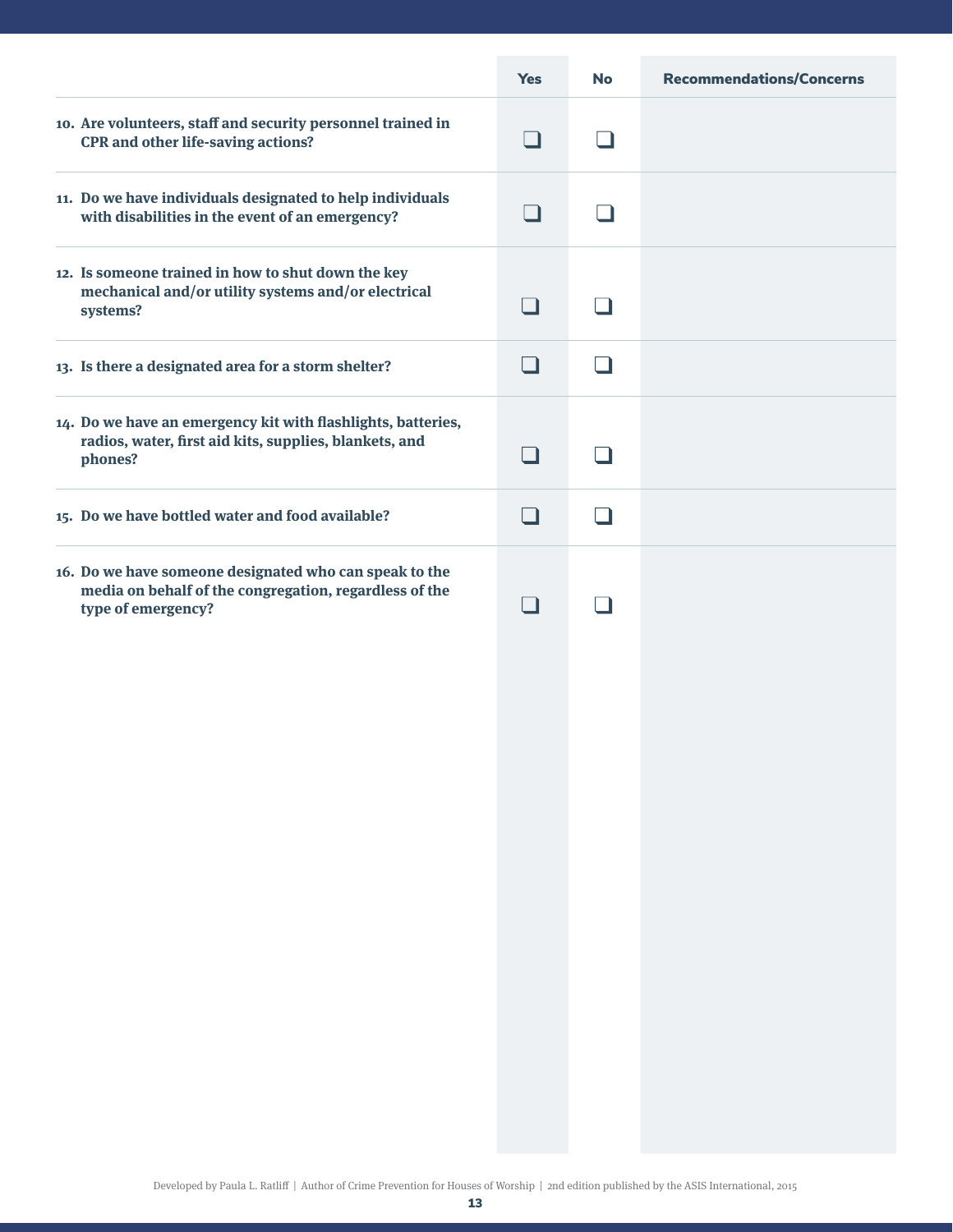# STEP 5: SECURING THE FINANCES AND MEMBERSHIP DATA

**Instructions:** Complete this checklist to evaluate security efforts you have in place for securing financial and membership data.

|                                                                                                                                                                                                               | <b>Yes</b> | <b>No</b> | <b>Recommendations/Concerns</b> |
|---------------------------------------------------------------------------------------------------------------------------------------------------------------------------------------------------------------|------------|-----------|---------------------------------|
| 1. Do we have a computer system that tracks membership<br>data that is secured with adequate firewalls?                                                                                                       |            |           |                                 |
| 2. Do we back up membership data and financial giving<br>records on a regular or daily basis?                                                                                                                 |            |           |                                 |
| 3. Are the back-ups stored on site or in the cloud?                                                                                                                                                           |            |           |                                 |
| 4. Is the mainframe in a climate-controlled environment<br>with surge protections and back-up power?<br>Is it away from a sprinkler?                                                                          |            |           |                                 |
| 5. Do employees and/or volunteers sign a non-disclosure<br>agreement prior to working with membership and/or<br>financial information?                                                                        |            |           |                                 |
| 6. Do we have financial policies that directs on how<br>donations are handled and how expenses are approved<br>and paid?                                                                                      |            |           |                                 |
| 7. Do we have financial procedures on how donated<br>money/checks are processed?                                                                                                                              |            |           |                                 |
| After collection, how is the money secured?<br>Who has access to the area where the money is secured?<br>Is the money counted in a room with cameras?<br>When/who counts the money and prepares the deposits? |            |           |                                 |
| Who handles the mail each day to process donations?                                                                                                                                                           |            |           |                                 |
| Who processes credit card donations?                                                                                                                                                                          |            |           |                                 |
| How are the numbers secured?                                                                                                                                                                                  |            |           |                                 |
| Are donations made over the phone?                                                                                                                                                                            |            |           |                                 |
| How is this information secured?                                                                                                                                                                              |            |           |                                 |
| Who has access to donations and tracks this information<br>for end-of-year tax donation receipts?                                                                                                             |            |           |                                 |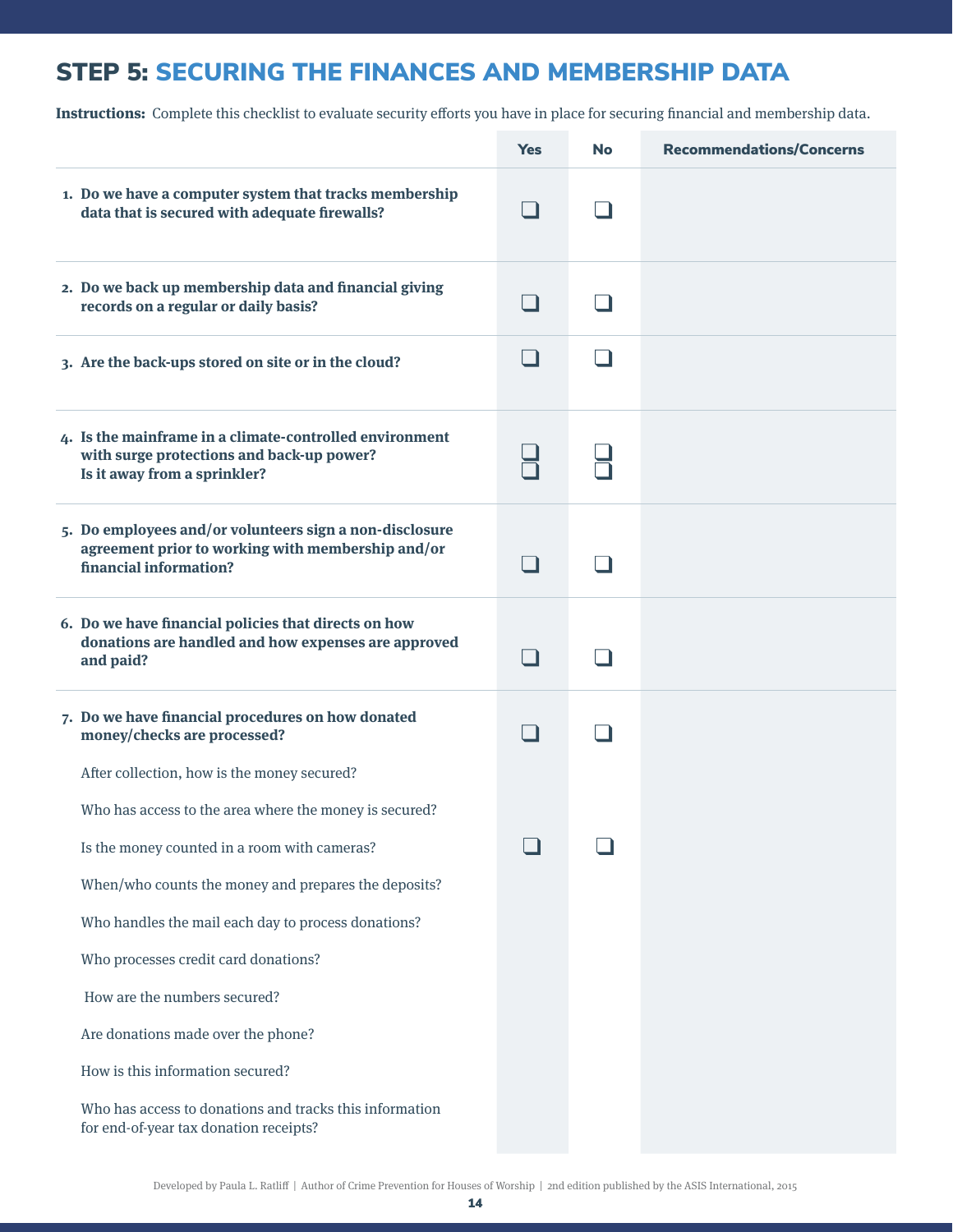|                                                                                                                                                                            | <b>Yes</b> | <b>No</b> | <b>Recommendations/Concerns</b> |
|----------------------------------------------------------------------------------------------------------------------------------------------------------------------------|------------|-----------|---------------------------------|
| How is this information secured?                                                                                                                                           |            |           |                                 |
| Who ensures the actual deposit matches what was prepared?                                                                                                                  |            |           |                                 |
| Who approves financial expenditures and payments?                                                                                                                          |            |           |                                 |
| Who reconciles the checking account every month?                                                                                                                           |            |           |                                 |
| Who verifies credit card purchases?                                                                                                                                        |            |           |                                 |
| How/when are deposits transported to the bank?                                                                                                                             |            |           |                                 |
| 8. Do our financial policies require a review or an audit<br>every year conducted by an outside firm?                                                                      |            |           |                                 |
| 9. Do we review credit reports on employees and/or<br>volunteers that handle money?                                                                                        |            |           |                                 |
| 10. Do we have layers of review for expenditures?<br>For example, the person who uses the credit card<br>for purchases is not the person who pays the credit<br>card bill. |            |           |                                 |
| 11. Are invoices reviewed by multiple people on a random<br>basis to ensure that bogus companies, invoices, and/or<br>employees are not being paid?                        |            |           |                                 |
| 12. Does the position of treasurer rotate on a frequent basis<br>so that others can review the bank statements and ask<br>questions?                                       |            |           |                                 |
| 13. Does our administering board review reconciliation<br>reports and bank statements on a monthly basis?                                                                  |            |           |                                 |
| 14. Do we require dual signatures for purchases over a<br>certain amount? Example: \$500.                                                                                  |            |           |                                 |
| 15. Do we have a policy of "No Cash" on the premises?                                                                                                                      |            |           |                                 |
| 16. How do we provide benevolence assistance? Gift cards?<br><b>Cash? Checks?</b>                                                                                          |            |           |                                 |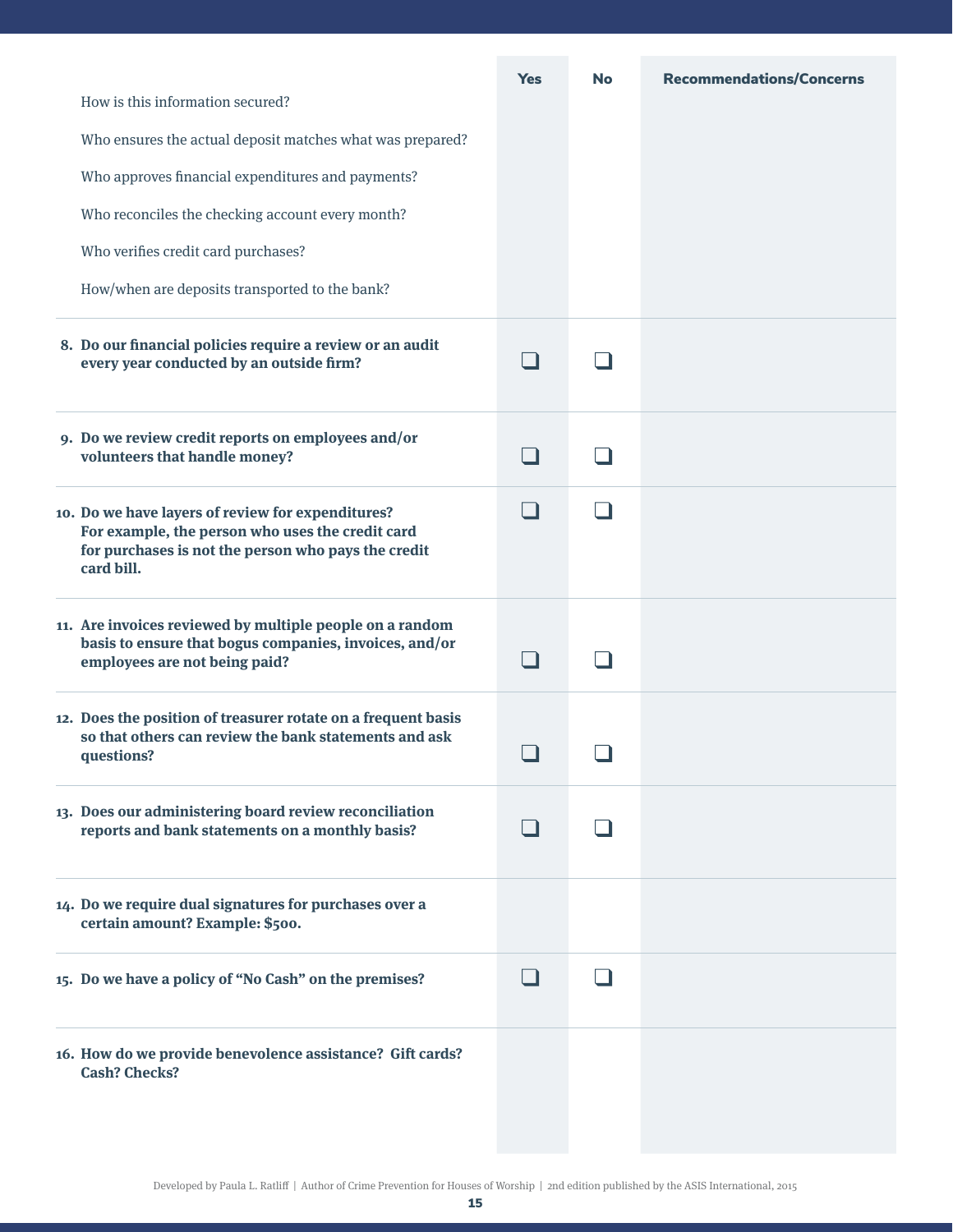# STEP 6: SECURITY SUGGESTIONS

**Instructions:** Complete this checklist to evaluate your overall security efforts.

|                                                                                                                                                                                                                                                                                                                              | <b>Yes</b> | <b>No</b> | <b>Recommendations/Concerns</b> |
|------------------------------------------------------------------------------------------------------------------------------------------------------------------------------------------------------------------------------------------------------------------------------------------------------------------------------|------------|-----------|---------------------------------|
| 1. Is our church leadership engaged in our security plan?<br>Note: For plans to be effective, they must be.                                                                                                                                                                                                                  |            |           |                                 |
| 2. Do we have a security plan for our facility?                                                                                                                                                                                                                                                                              |            |           |                                 |
| 3. Do we have a network of security professionals to help<br>implement security recommendations?                                                                                                                                                                                                                             |            |           |                                 |
| 4. Do we train our network on observation, use of force,<br>proper response, and how to de-escalate a situation?                                                                                                                                                                                                             |            |           |                                 |
| 5. Do we re-train our network every year?                                                                                                                                                                                                                                                                                    |            |           |                                 |
| 6. Do we allow individuals to carry firearms?<br>Do we insist that they participate on our security team<br>for training?                                                                                                                                                                                                    |            |           |                                 |
| 7. Do we have a key/access control policy for our<br>buildings?                                                                                                                                                                                                                                                              |            |           |                                 |
| 8. Do we have opening and closing procedures for each<br>building with a designated person?                                                                                                                                                                                                                                  |            |           |                                 |
| 9. Do we have a detailed property inventory list with<br>serial numbers? It should be updated with every new<br>purchase. Take pictures and/or video of computers,<br>electronics, safes, musical instruments, communion<br>trays, artwork, statues, and anything of value. Store this<br>document off-site or in the cloud. |            |           |                                 |
| 10. Do we maintain personnel files on every worker and<br>volunteer? Keep files locked securely.                                                                                                                                                                                                                             |            |           |                                 |
| 11. Do we conduct a thorough background check (signed<br>waivers) on every employee/volunteer? Do we run a<br>state and federal background check, as well as talking to<br>previous clergy leaders, neighbors, and references?                                                                                               |            |           |                                 |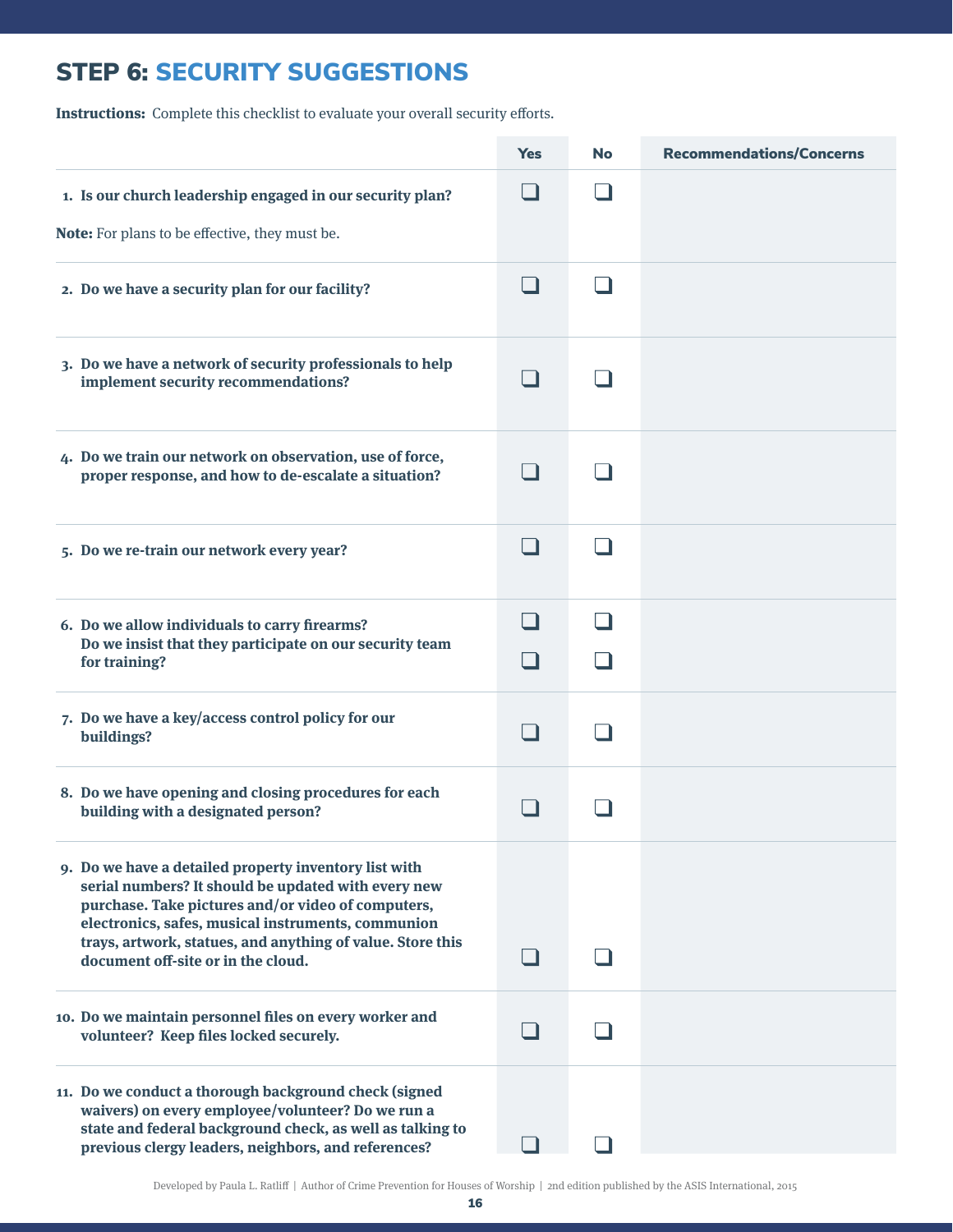|                                                                                                                                                                       | <b>Yes</b>     | <b>No</b> | <b>Recommendations/Concerns</b> |
|-----------------------------------------------------------------------------------------------------------------------------------------------------------------------|----------------|-----------|---------------------------------|
| 12. Do our volunteers/employees who are transporting<br>attendees have clear driving records? This should be<br>updated every year.                                   | $\blacksquare$ |           |                                 |
| Note: Every driver must be listed on your insurance policy<br>for coverage.                                                                                           |                |           |                                 |
| 13. Do we conduct background checks on employees, youth<br>and children ministers, coaches, mentors, drivers, or<br>teachers either in a paid or volunteer positions? | - 1            |           |                                 |
| 14. Do we have one person designated who will speak to the<br>media should a tragic event happen at our facility?                                                     | - 1            |           |                                 |
| 15. Do we have a manual with all of the contact information<br>and account information for the following:                                                             |                |           |                                 |
| Gas lines and connection                                                                                                                                              |                |           |                                 |
| Electrical power                                                                                                                                                      |                |           |                                 |
| Water supply                                                                                                                                                          |                |           |                                 |
| Telephones                                                                                                                                                            |                |           |                                 |
| Alarm System                                                                                                                                                          |                |           |                                 |
| <b>Security Coordinator</b>                                                                                                                                           |                |           |                                 |
| Media designee                                                                                                                                                        |                |           |                                 |
| Emergency management planners                                                                                                                                         |                |           |                                 |
| Local media                                                                                                                                                           |                |           |                                 |
| 16. How would we contact parents/members/community<br>should a tragedy occur? Text? Twitter? Facebook?<br>Phone? Who keeps this information up-to-date?               |                |           |                                 |
| 17. Have we solicited advice and input from local law<br>enforcement?                                                                                                 |                |           |                                 |
| 18. Has our security plan been reviewed by legal and our<br>administering board?                                                                                      |                |           |                                 |
| 19. Has this survey instrument helped to identify areas<br>of weakness?                                                                                               |                |           |                                 |

Developed by Paula L. Ratliff | Author of Crime Prevention for Houses of Worship | 2nd edition published by the ASIS International, 2015